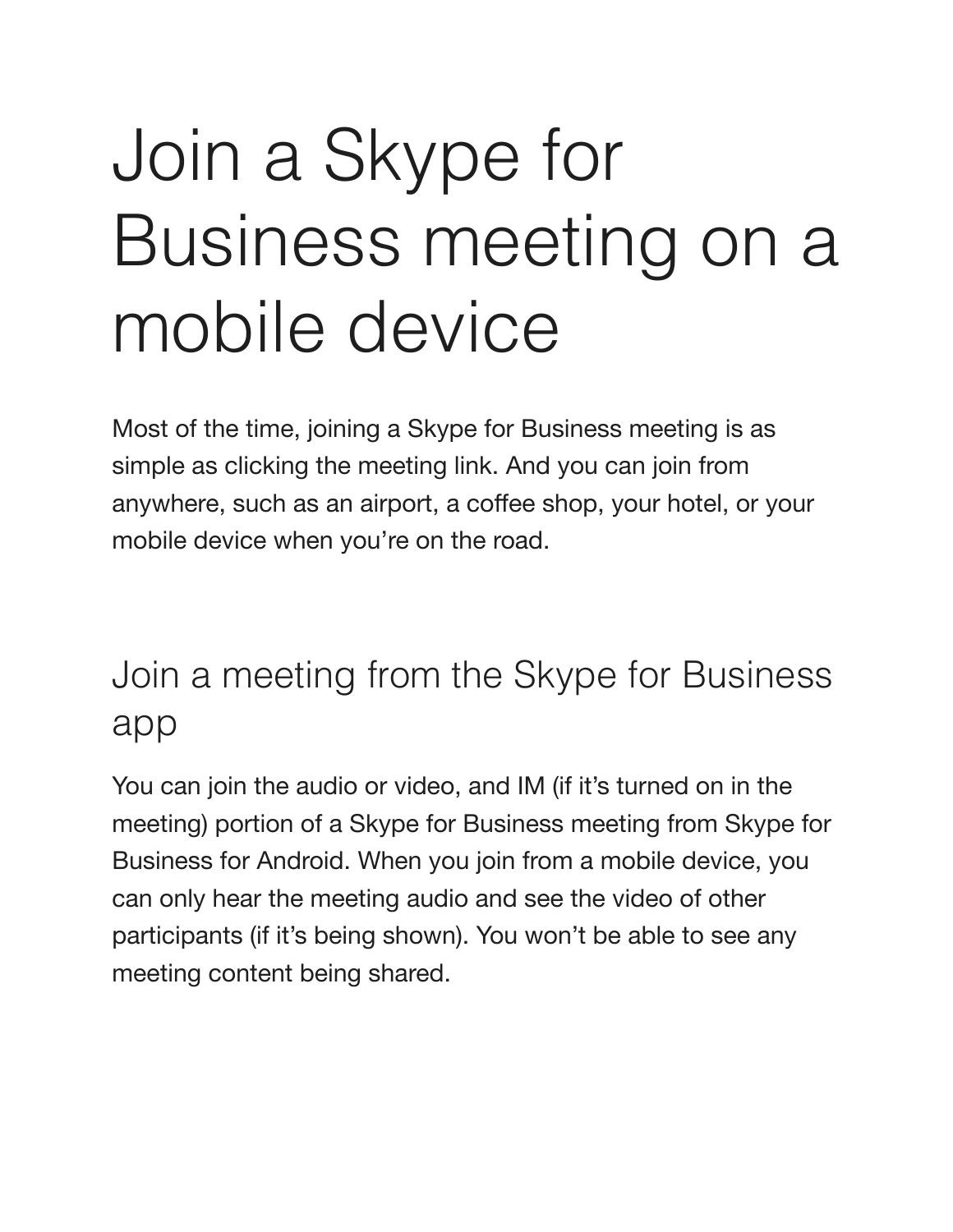**1.** To join a Skype for Business meeting, tap



**2.** Select the meeting that you want to join, and then tap **Join**. **Note:** If this is an online meeting, you'll see a **Quick Join** button



- **3.** Depending on how you set your VoIP call options, one of the following happens:
	- **• VoIP always** You'll be connected to audio using VoIP either by using Wi-Fi (if Wi-Fi is available) or your cellular data plan (if Wi-Fi is not available).
	- **• VoIP over Wi-Fi only** You'll be connected to audio using VoIP by using Wi-Fi, and will not use your cellular data plan. If Wi-Fi isn't available, Skype for Business will call you at the phone number you provided.
	- **• Cellular** Skype for Business will call you on your mobile device and you'll need to accept the Skype for Business call in order to join the meeting. Calls will use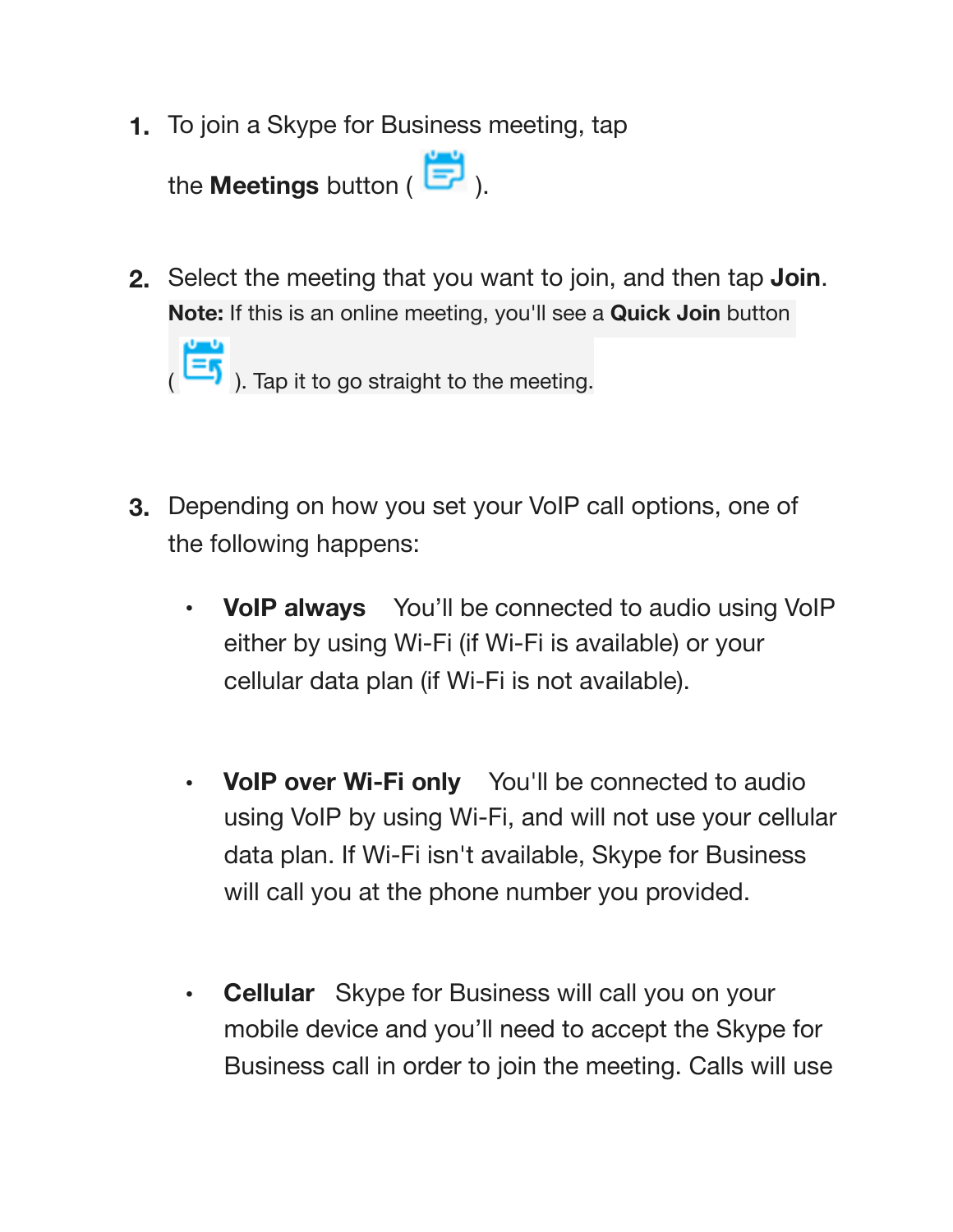your cellular minutes.

## Join a meeting or conference call by phone

You can also dial in to the meeting from any phone by dialing the **Join by Phone** numbers listed in the meeting request. The dial-in phone number is listed towards the bottom of the request.

**Note:** When you join a Skype for Business meeting by dialing in, your telephone number is displayed in the meeting roster.

Join a meeting from the meeting calendar

- 1. Tap the **Meetings** button (  $\begin{bmatrix} 1 \\ 2 \end{bmatrix}$  ) to go to calendar page.
- 2. Tap the meeting you want to join, and then tap the **Join meeting** button ( $\frac{\left(\text{Join meeting } \mathbf{f}\right)}{\left(\text{Join meeting } \mathbf{f}\right)}$ ).

## Wait in the meeting lobby

The meeting lobby is an online waiting area. The meeting leader controls access to the meeting so you might need to wait until the meeting leader admits you. If you're waiting in the lobby, don't move to another app because your request to join the meeting will be cancelled if you do.